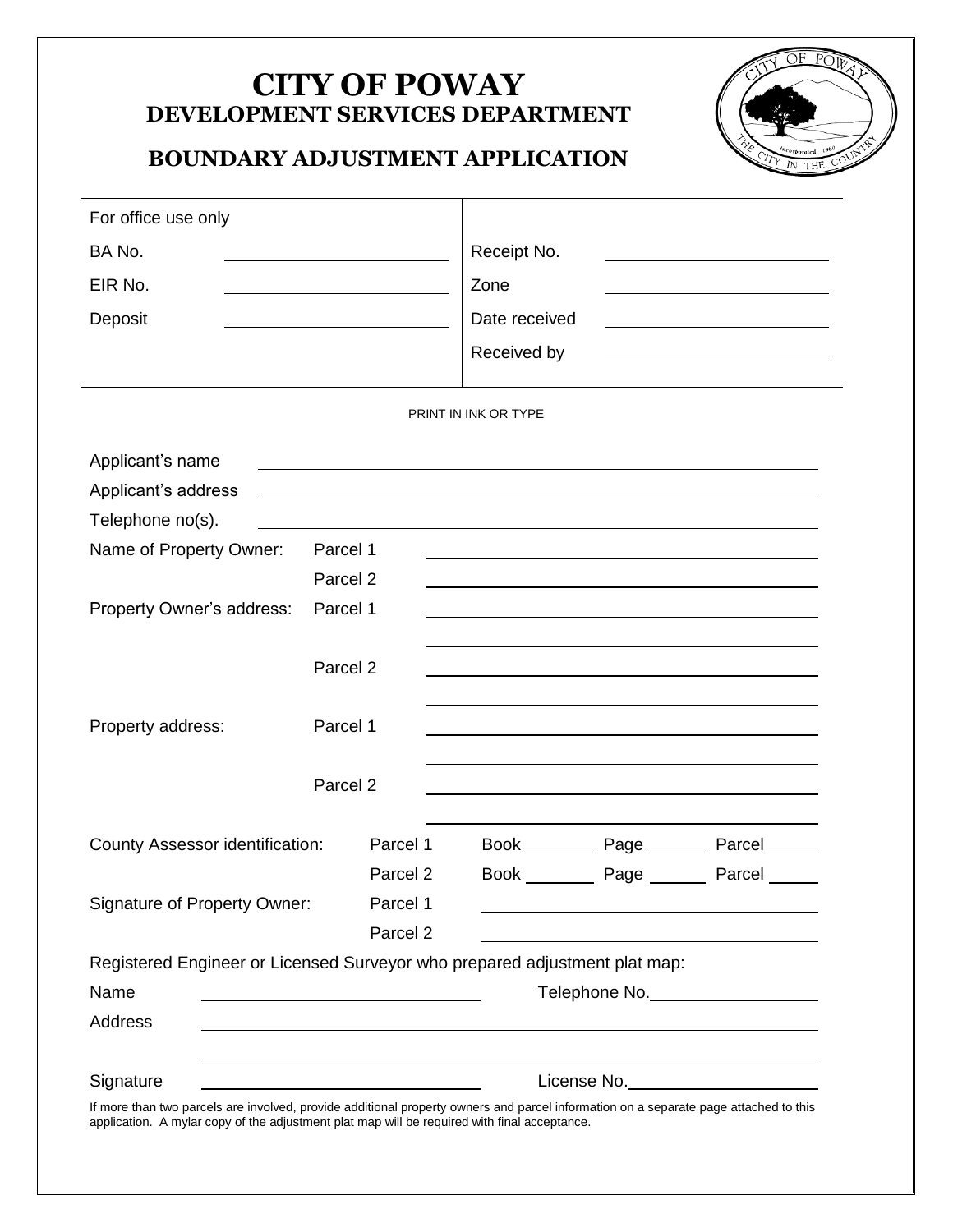## **CITY OF POWAY DEVELOPMENT SERVICES DEPARTMENT**



## **BOUNDARY ADJUSTMENT**

Application for a Boundary Adjustment shall be submitted to the Engineering Section and shall include the following:

- 1. An application form properly filled out and signed.
- 2. Application fee (See current Master Fee Schedule).
- 3. A copy of a Title Report or Preliminary Title Report, no older than 30 days at the time of application submittal, for each parcel and a copy of the grant deed for each parcel.
- 4. Two copies of an adjustment plat map,  $8\frac{1}{2}$  x 11" in size, with a marginal line drawn around each sheet leaving an entirely blank margin of one-inch. The adjustment plat map must show the following:
	- a. Dimensions of all proposed lots.
	- b. Square footage of each lot (or acreage of lots over one acre).
	- c. Record bearings and distances of existing property lines.
	- d. All existing legal easements, if any. Include the recording information.
	- e. Each parcel shall be numbered or otherwise designation.
	- f. Street names.
	- g. Width of existing street right-of-way.
	- h. Any area subject to the floodplain and/or floodway.
	- i. North arrow.
	- j. Scale of map.
	- k. Legal description.
	- l. Areas required for street and alley dedication.
	- m. Street centerlines.
	- n. Vicinity map.